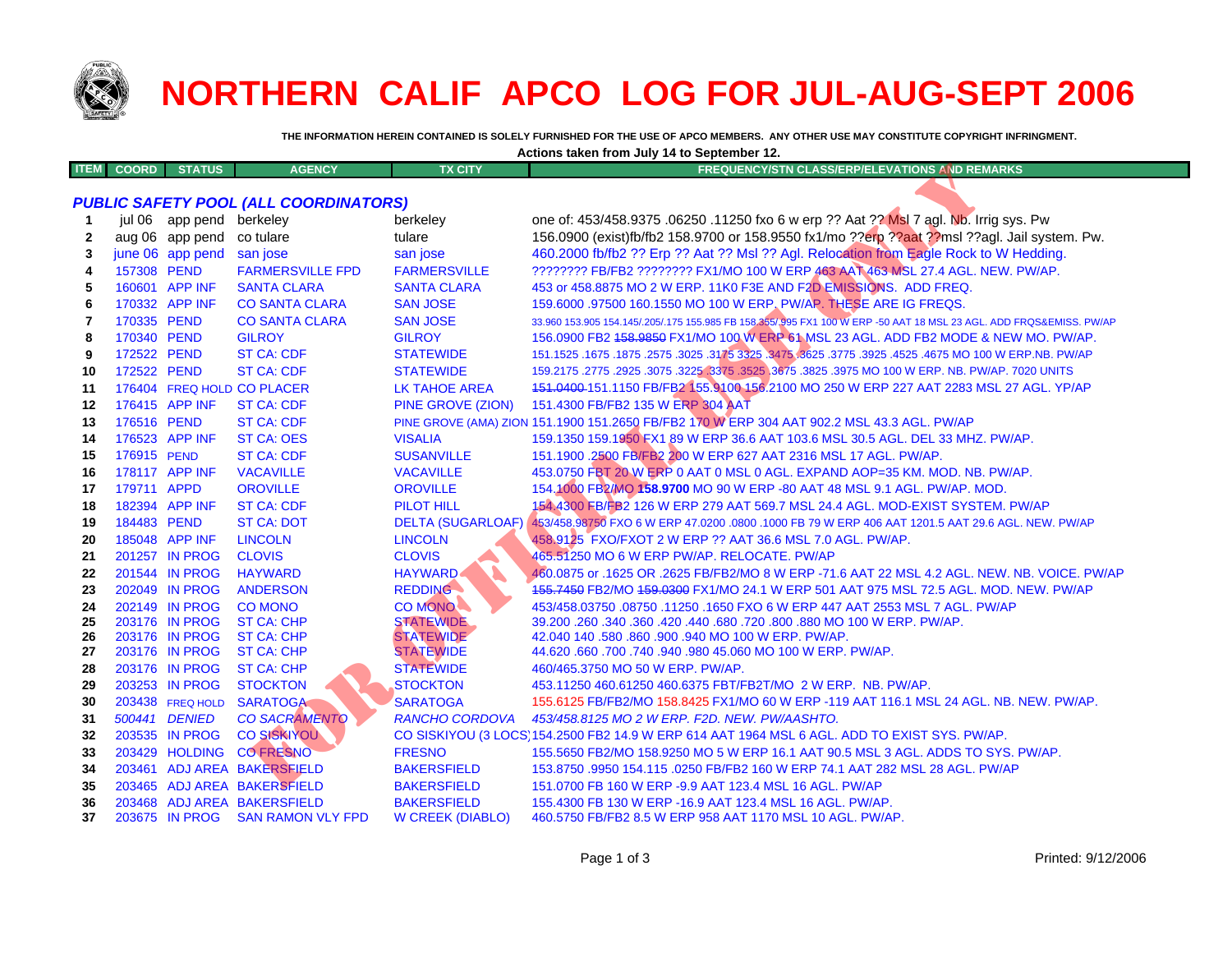## **THE INFORMATION HEREIN CONTAINED IS SOLELY FURNISHED FOR THE USE OF APCO MEMBERS. ANY OTHER USE MAY CONSTITUTE COPYRIGHT INFRINGMENT.**

**Actions taken from July 14 to September 12.**

| <b>ITEM</b> |                            | <b>COORD</b> STATUS | <b>AGENCY</b>                                                    | <b>TX CITY</b>      | FREQUENCY/STN CLASS/ERP/ELEVATIONS AND REMARKS                                                                         |
|-------------|----------------------------|---------------------|------------------------------------------------------------------|---------------------|------------------------------------------------------------------------------------------------------------------------|
| 38          |                            | 500466 DENIED       | <b>CO FRESNO</b>                                                 | <b>KERMAN</b>       | 159.11250 FB2/MO 155.0850 FX1/MO 20 W ERP 14 AAT 59 MSL 15.2 AGL. NEW. PW/AASHTO.                                      |
| 39          | 203706 APPD                |                     | ST CA: JUDICIAL COUNCIISAN FRANCISCO                             |                     | 453.2750 FB/FB2/FX1/MO 19 W ERP 25.6 AAT 19.2 MSL 36.6 AGL. NEW. WB. PW/AP.                                            |
| 40          | 203743 APPD                |                     | HUMBOLDT ST UNIV PD ARCATA                                       |                     | 155.1150 FB/FB2/MO 156.2400 MO 100 W ERP ??AAT 28 MSL 22 AGL. ADD NEW SITE. PW/AP.                                     |
| 41          | 105317 APPD                |                     | <b>RUSSIAN RIVER CO WATER GURNEVILLE</b>                         |                     | 173.28750 FXO 8W ERP V AAT V MSL 7 AGL. RESTORAL. SEVERAL LOCNS. IG/EWA.                                               |
| 42          | 105317 APPD                |                     | <b>CO SAN MATEO</b>                                              | <b>MONTARA</b>      | 453.2500 FB2 50 W ERP @230T 68.1 AAT 145 MSL 9.4 AGL. PW/IMSA.                                                         |
| 43          | 024732 APPD                |                     | HOOPA VALLEY RES FM HOOPA (HUM CO)                               |                     | 155.3850 .1000 .8200 FB2/MO 150.8050 154.1900 .3550 .3850 151.0850 159.1800 MO                                         |
|             |                            |                     |                                                                  | CONTINUES >>>       | 35 W ERP 296 AAT 103.6 MSL 12 AGL. PW/IMSA. RESTORAL.                                                                  |
| 44          |                            | 203881 IN PROG      | <b>SANTA ROSA</b>                                                | <b>SANTA ROSA</b>   | 453/458.93750 FXO/FXOT 6 W ERP V AAT V MSL 7 AGL. NB. NEW. PW/AP                                                       |
| 45          | 1660019 APPD<br>44099 APPD |                     | <b>TORRE AVE PROJECT 11 CUPERTINO</b><br><b>YUROK DEPT OF PS</b> | <b>KLAMATH AREA</b> | 465.0000 FB 25 W ERP ?? AAT 72 MSL 12 AGL. IG/PCIA. NEW. JOB-SITE DIGITAL PAGING.                                      |
| 46<br>47    | 060577 APPD                |                     | <b>KANAHAWA WATER</b>                                            |                     | 173.3250 (IG) MO 100 W ERP. WB. NEW. PW/???<br>153.7250 .2500 FB/MO ?? W ERP ?? AAT ?? MSL ?? AGL.                     |
| 48          | 510545 APPD                |                     | <b>CO FRESNO</b>                                                 | <b>KERMAN</b>       | 155.0850 FB2/MO 159.1050 FX1/MO 20 W ERP 14 AAT 59 MSL 15.2 AGL. NEW. PW/AASHTO.                                       |
| 49          | 204014 APPD                |                     | <b>SAN MATEO PREHOSP</b>                                         | <b>DALY CITY</b>    | 151.4750 FB/MO 154.1000 155.4000 FB/FB2/MO 156.0450 FX1/MO49 W ERP 338.6 AAT 366 MSL 15 AGL.PW/AP                      |
| 50          | 204014 APPD                |                     | <b>SAN MATEO PREHOSP</b>                                         | <b>DALY CITY</b>    | 151.4750 FB/MO 154.1000 155.4000 FB/FB2/MO 156.0450 FX1/MO49 W ERP 138.4 AAT 168 MSL 11 AGL.PW/AP                      |
| 51          | 204014 APPD                |                     | <b>SAN MATEO PREHOSP</b>                                         | <b>PACIFICA</b>     | 151.4750 FB/MO 154.1000 155.4000 FB/FB2/MO 156.0450 FX1/MO 270 W ERP 107.7 AAT 153 MSL 18 AGL.PW/AP                    |
| 52          | 204014 APPD                |                     | <b>SAN MATEO PREHOSP</b>                                         | SO <sub>SF</sub>    | 151.4750 FB/MO 154.1000 155.4000 FB/FB2/MO 156.0450 FX1/MO 100 W ERP -33.2 AAT 24 MSL 6 AGL.PW/AP                      |
| 53          | 204014 APPD                |                     | <b>SAN MATEO PREHOSP</b>                                         | SO SF               | 151.4750 FB/MO 154.1000 155.4000 FB/FB2/MO 156.0450 FX1/MO 65 W ERP 117.6 AAT 164 MSL 3AGL.PW/AP                       |
| 54          | 101884 APPD                |                     | <b>KING AMERICAN AMB CO SAN FRANCISCO</b>                        |                     | 453.88750 MO/MO3 1.3 W ERP. PW/IMSA. NB.                                                                               |
| 55          | 204018 APPD                |                     | ST CA: CHP                                                       | <b>WILLIAMS</b>     | 42.3600 FB DELETE FREQ. PW/AP                                                                                          |
| 56          | 204020 APPD                |                     | <b>ST CA: CHP</b>                                                | <b>YUBA CI</b>      | 42.3600 FB DELETE FREQ. PW/AP                                                                                          |
| 57          | 204021 APPD                |                     | <b>ST CA: CHP</b>                                                | <b>WILLOWS</b>      | 42.3600 FB DELETE FREQ. PW/AP                                                                                          |
| 58          |                            | 510276 DENIED       | <b>BRISBANE</b>                                                  | <b>BRISBANE</b>     | 158.99250 MO 5 W ERP. NB. DIGITAL. PW/AASHTO                                                                           |
| 59          |                            | 510276 DENIED       | <b>BRISBANE</b>                                                  | <b>BRISBANE</b>     | 156.08250 MO 5 W ERP. NB. DIGITAL. PW/AASHTO                                                                           |
| 60          |                            | 510276 DENIED       | <b>BRISBANE</b>                                                  | <b>BRISBANE</b>     | 159.0450 MO 5 W ERP. NB. DIGITAL. PW/AASHTO                                                                            |
| 61          | 204144 APPD                |                     |                                                                  |                     | FOOTHILL-DeANZA COLL LOS ALTOS/CUPERTINO 155.72250 FB/FB2/MO 158.7825 FX1/MO 50 W ERP -90 AAT 104 MSL 6 AGL. NB. PW/AP |
| 62          | 100114 APPD                |                     | UNITED PARCEL SVC                                                | <b>STOCKTON</b>     | 457.71250 . <b>78750 .8</b> 8750 467.18750 .51250 MO 5 W ERP NB. IG/EWA. MOD.                                          |
| 63          | 100453 APPD                |                     | UNITED PARCEL SVC                                                | <b>ROCKLIN</b>      | 457.71250 .78750 .88750 467.18750 .51250 MO 5 W ERP NB. IG/EWA. MOD.                                                   |
| 64          | 100806 APPD                |                     | <b>UNITED PARCEL SVC</b>                                         | <b>ANDERSON</b>     | 457.71250.78750.88750 467.18750.51250 MO 5 W ERP NB. IG/EWA. MOD.                                                      |
| 65          | 203878 APPD                |                     | <b>SANTA MARIA</b>                                               | <b>SANTA MARIA</b>  | 453.8500 FB/FB2/MO 25 W ERP -62 AAT 79.6 MSL 12.1 AGL. NB. PW/AP                                                       |
| 66          |                            | 204274 IN PROG      | CO BUTTE                                                         | CO BUTTE            | 159.0750 MO/MO3 2 W ERP. NB. PW/AP                                                                                     |
| 67          |                            | 204279 IN PROG      | PALO ALTO                                                        | PALO ALTO           | 453/458.6375 458.4125 .5125MO 4 W ERP NB, NEW, PW/AP                                                                   |
| 68          | 204317 APPD                |                     | <b>CO PLACER</b>                                                 | <b>CO PLACER</b>    | MED 1-10 + 458 MO 100 W ERP ??AAT ?? MSL ?? AGL. INCR MO COUNT. PW/AP.                                                 |
| 69          | 204318 APPD                |                     | <b>CO PLACER</b>                                                 | <b>CO PLACER</b>    | MED 1-10 + 458 MO 1 W ERP ??AAT ?? MSL ?? AGL. INCR MO COUNT. PW/AP.                                                   |
| 70          | 204321 APPD                |                     | CO SAN JOAQUIN                                                   | <b>STOCKTON</b>     | 155.4000 FB/MO 200 W ERP 18 AAT 4.5 MSL 25 AGL. CENTRALIZE DISPATCHING. PW/AP.                                         |
| 71          | 032131 APPD                |                     | PG&E                                                             | <b>ESPARTO</b>      | 153.6050 153.7250 FB/MO 19 W ERP652 AAT 928 MSL 41 AGL. MOD. NB. IG/UTC                                                |
| 72          | 03213x APPD                |                     | PG&E                                                             | <b>ELMIRA</b>       | 153.6050 153.7250 FB/MO 275 W ERP -9 AAT 25 MSL 31 AGL. MOD. NB. IG/UTC                                                |
| 73          |                            | 204497 IN PROG      | <b>EUREKA</b>                                                    | <b>EUREKA</b>       | 4 UHF FXO 10 W ERP. NEW. WB.                                                                                           |
| 74          | 032969 APPD                |                     | <b>SAN BRUNO</b>                                                 | <b>SAN BRUNO</b>    | 460/465.53750 MO 2 W ERP. NB. F1D/F3E. PW/IMSA                                                                         |
| 75          | 204514 APPD                |                     | <b>CO KERN</b>                                                   | <b>ARVIN</b>        | 460.28750 FB/FB2/FX1/MO 200 W ERP -135.1 AAT 135 MSL 18.2 AGL. NB. PW/AP                                               |
| 76          | 644150 APPD                |                     | <b>ORLEANS VFD</b>                                               | <b>ORLEANS</b>      | 155.7750 FB2/MO 151.4750 MO 6 W ERP 990 AAT 1832 MSL 12 AGL. NEW. PW/FCCA.                                             |
| 77          | 644152 APPD                |                     | <b>YREKA</b>                                                     | <b>YREKA</b>        | 173.28750 FXO 20 W ERP -87 AAT 922 MSL 35 AGL. MULTI SITES, ADD TO EXIST SYS. PW/                                      |
| 78          | 204655 APPD                |                     | <b>LATHROP</b>                                                   | <b>LATHROP</b>      | 460/465.56250 FXO/MO 4 W ERP -4.5 AAT 3 MSL 6 AGL. NB. PW/AP                                                           |
| 79          |                            | 204674 IN PROG      | STANISLAUS REGIONAL                                              | ANGLES CAMP         | 153.770 155.3700 158.7300 155.1150 158.8650 151.0100 154.9950 155.4300 155.0850 FB/FB2                                 |
|             |                            |                     |                                                                  | continues >>>       | 554.6 AAT 917.7 MSL 34.2 AGL. ADD 2nd SITE. WB. PW/AP                                                                  |
| 80          | 204707 APPD                |                     | ST CA: CHP                                                       | VALLEJO             | 39.4600 45.8600 154.9200 155.4750 460.0250 FB 155.4600 465.0250 FX1 60 W ERP 8.5 AAT 36 MSL 29 AGL                     |
| 81          |                            | 204709 IN PROG      | PORTERVILLE                                                      | <b>PORTERVILLE</b>  | 453.9500 FB/FB2/FX1 178 W ERP 49.9 AAT 201 MSL 23 AGL. ADD TO SYS. PW/AP.                                              |